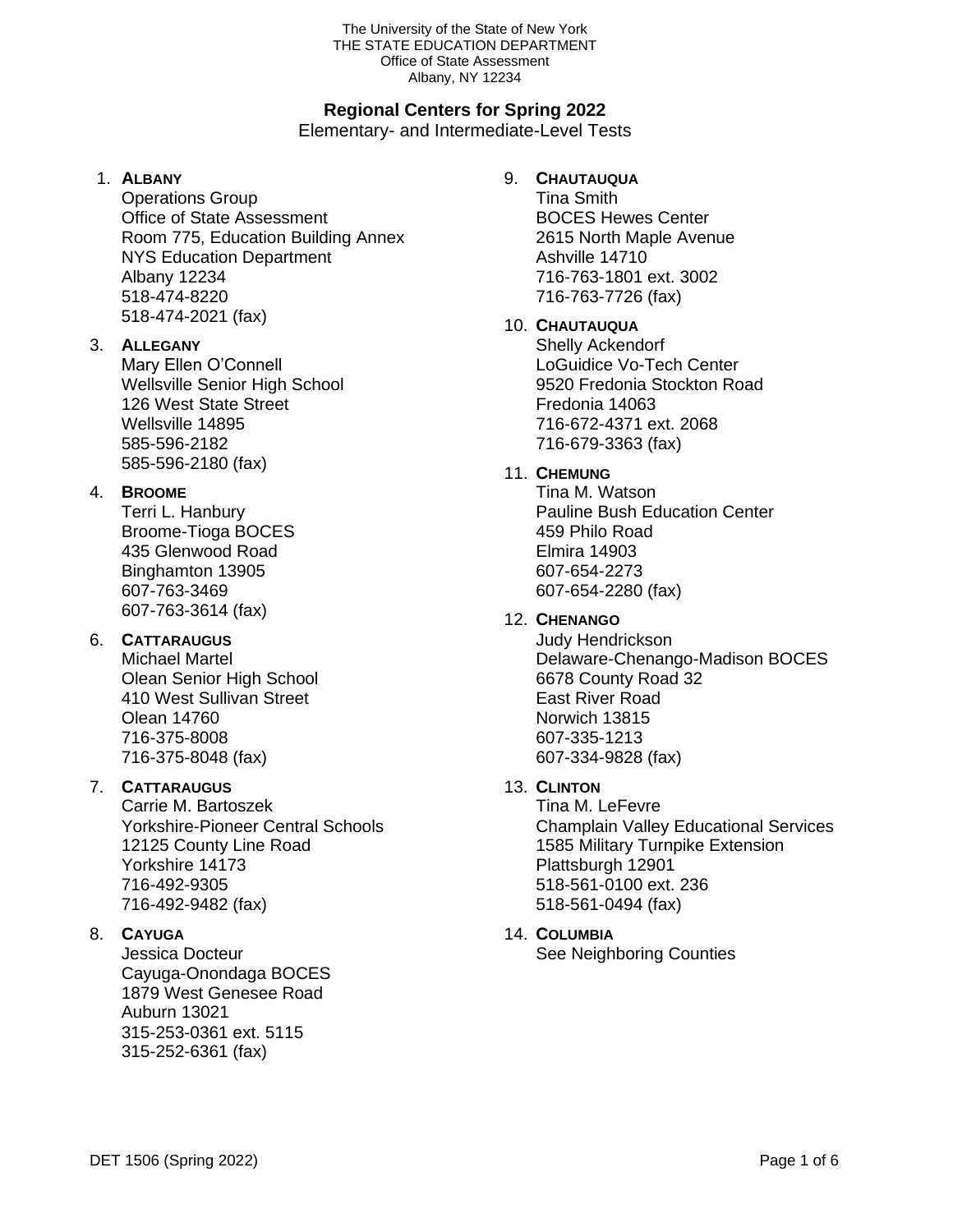#### 15. **CORTLAND**

 H.S. Principal Joseph Mack Cortland Junior-Senior High School 8 Valley View Drive Cortland 13045 607-758-4110 ext.1301 607-758-4119 (fax)

#### 16. **DELAWARE**

 Nancy Cobane Robert W. Harrold Educational Center 270 BOCES Drive Sidney Center 13839 607-865-2548 607-865-8685 (fax)

#### 17. **DELAWARE**

 Michelle Pindar Stamford Central School 1 River Street Stamford 12167 607-652-7661 607-652-3446 (fax)

#### 18. **DUTCHESS**

See Neighboring Counties

#### 19. **ERIE**

 Ann M. Zsebehazy Buffalo City School District Room 808, City Hall Buffalo 14202 716-316-3765 716-851-3882 (fax)

#### 20. **ERIE**

 Michelle Wolentarski Erie 1 BOCES Service Center 355 Harlem Road West Seneca 14224 716-821-7007 716-821-7452 (fax)

#### 21. **ERIE**

 Stephen M. Ruszczyk Erie 2-Chautauqua-Cattaraugus BOCES 8685 Erie Road Angola 14006 716-549-4454 ext. 4102 716-549-1248 (fax)

## 22. **ESSEX**

 Danielle L. Palandrani Ticonderoga High School 5 Calkins Place Ticonderoga 12883 518-585-7400 ext. 1412 518-585-4076 (fax)

#### 23. **ESSEX – FRANKLIN** See Neighboring Counties

#### 24. **FRANKLIN**

 Brandon J. Pelkey Franklin Academy High School 42 Huskie Lane Malone 12953 518-483-7807 ext. 7009 518-483-7813 (fax)

#### 25. **FULTON**

 Tracey Hildebrandt Johnstown High School 1 Sir Bills Circle Johnstown 12095 518-762-4661 518-736-1489 (fax)

#### 26. **GENESEE**

 John A. Cima Genesee Valley BOCES 8250 State Street Road Batavia 14020 585-344-7720 (office) 585-749-8959 (cell) 585-344-7778 (fax)

#### 27. **GREENE** See Neighboring Counties

#### 28. **HERKIMER**

 Mary A. Tomaso Herkimer High School 801 West German Street Herkimer 13350 315-866-2230 ext. 1309 315-866-8595 (fax)

## 29. **JEFFERSON**

 Joanne M. Witt Jeff-Lew-Ham-Herk-Oneida BOCES 20104 State Route 3 Watertown 13601 315-779-7204 315-779-7209 (fax)

## 30. **LEWIS**

 Marie Western Lowville Academy 7668 State Street Lowville 13367 315-376-9147 315-376-9016 (fax)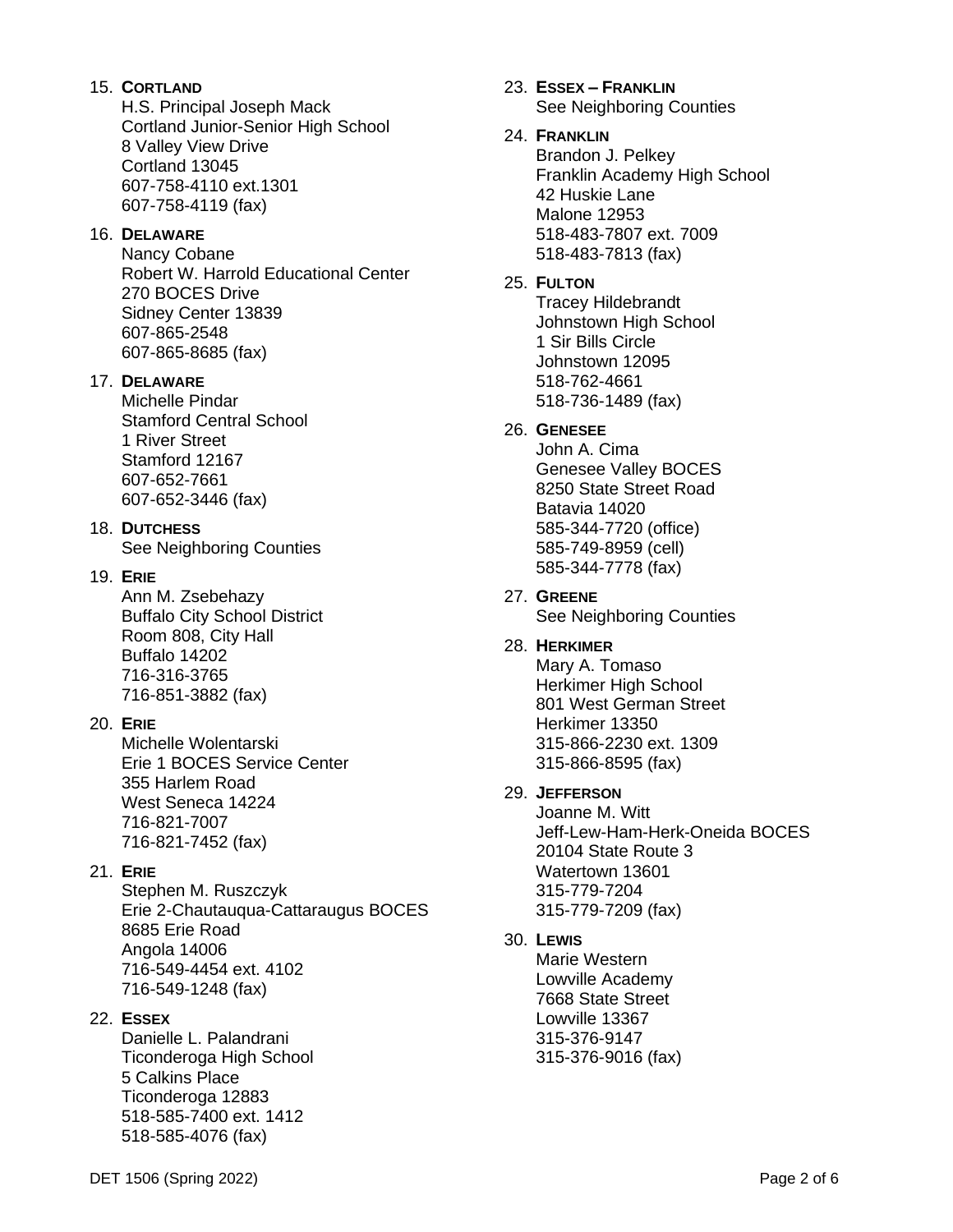#### 31. **LIVINGSTON**

John A. Cima Genesee Valley BOCES 27 Lackawanna Avenue Mount Morris 14510 585-344-7720 (office) 585-749-8959 (cell) 585-344-7778 (fax)

#### 32. **MADISON**

Amy Costello Haube Cazenovia Central School District 31 Emory Avenue Cazenovia 13035 315-655-1314 315-655-1371 (fax)

#### 33. **MONROE**

Wanda Briggs Monroe 1 BOCES 41 O'Connor Road Fairport 14450 585-383-6423 585-249-7299 (fax)

#### 34. **MONROE**

Nancy A. Eichner Rochester City School District 131 West Broad Street Rochester 14614 585-262-8328 585-295-2611 (fax)

#### 35. **MONROE**

Lucy Fagan Monroe 2-Orleans BOCES 3599 Big Ridge Road Spencerport 14559 585-349-9060 585-349-9090 (fax)

#### 36. **MONTGOMERY**

Kristina McGaffin Amsterdam City School District 140 Saratoga Avenue Amsterdam 12010 518-843-3180 ext. 7801 518-842-0012 (fax)

## 37. **NASSAU**

Stephanie Witt, Supervisor Robert E. Lupinskie Center for Curr., Instr. and Tech 1 Merrick Avenue Westbury 11590 516-608-6623 516-608-6616 (fax)

### 39. **NIAGARA**

Marcia Capone/Kristin Lodick Niagara Falls City School District 630 66th Street Niagara Falls 14304 716-286-4285 716-286-4123 (fax)

#### 40. **ONEIDA**

Kathryn Allen/Todd VanDresar Madison-Oneida BOCES 4937 Spring Road Verona 13478 315-361-5700 315-361-5880 (fax)

#### 41. **ONEIDA**

Theresa VanHatten/Robin Masters Oneida-Herkimer-Madison BOCES 502 Court Street, 3rd Floor Utica 13502 315-793-8503/315-793-8587 315-793-8554 (fax)

#### 42. **ONONDAGA**

Raymond Stazzone Syracuse CSD Office of Shared Accountability 258 East Adams Street, Room 216 Syracuse 13202 315-435-6241 315-435-4978 (fax)

## 43. **ONTARIO**

Frank Bai-Rossi Midlakes High School 1554 Route 488 Clifton Springs 14432 315-548-6301 315-548-6319 (fax)

#### 44. **ORANGE**

Jevina Lackhan Regional Ed Center at Arden Hill 4 Harriman Drive Goshen 10924 845-781-4363 ext. 10741 845-774-7323 (fax)

#### 45. **ORLEANS**

Jennifer Ashbery Albion High School 302 East Avenue Albion 14411 585-589-2040 585-589-2049 (fax)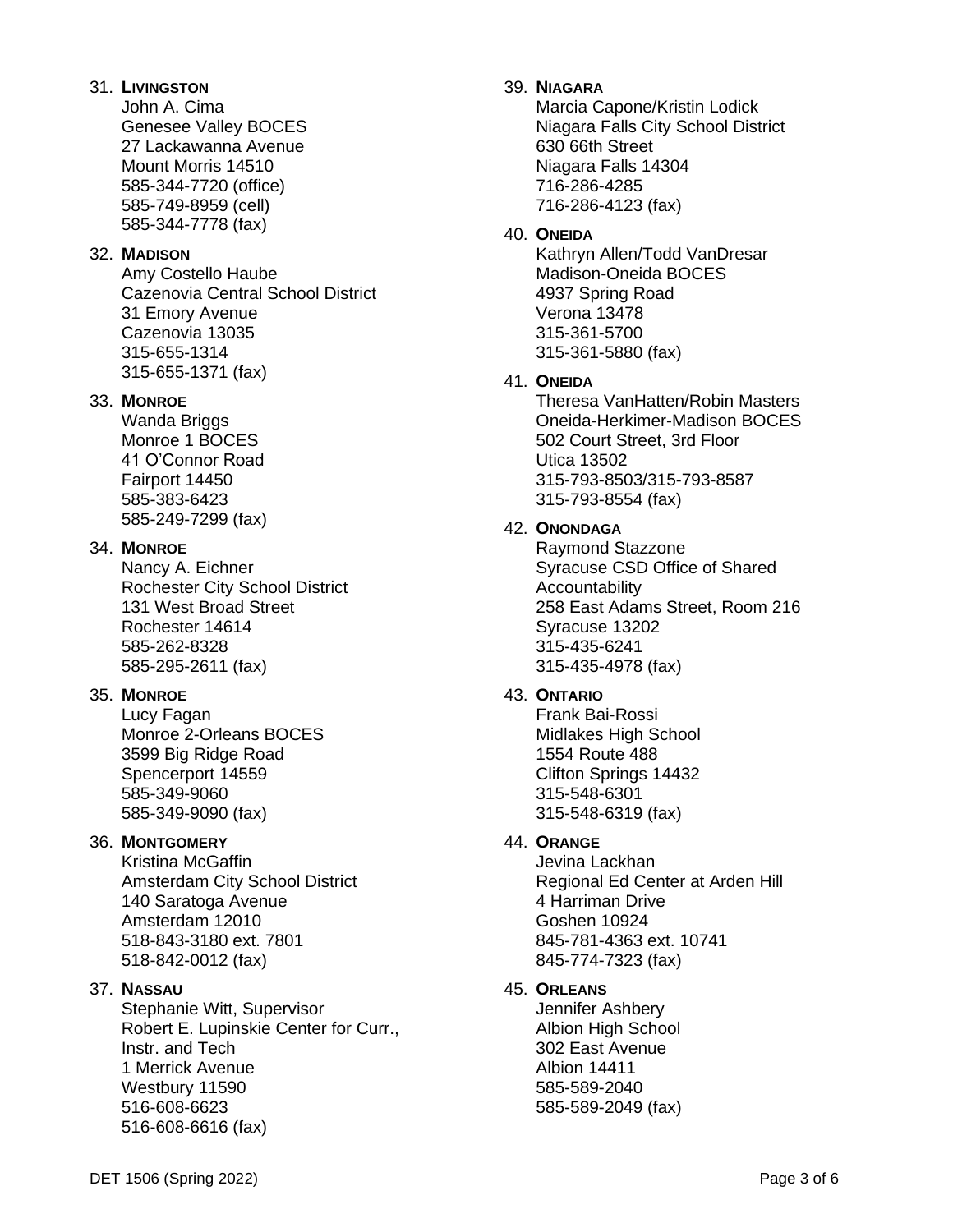#### 46. **OSWEGO**

 Melissa A. Allard Center for Instruction and Tech Innovation 179 County Rte. 64 Mexico 13114 315-963-4222 315-963-4475 (fax)

#### 47. **OTSEGO**

 Abigail Losie Oneonta Senior High School 130 East Street Oneonta 13820 607-261-3875 607-433-8204 (fax)

**PUTNAM**: See center numbers 71 & 73.

#### 48. **RENSSELAER**

 Jodi Sullivan Questar III BOCES 10 Empire State Boulevard Castleton 12033 518-479-6908 518-477-1335 (fax)

#### 49. **ROCKLAND**

Katherine Mistele Rockland BOCES 131 Midland Avenue North Nyack 10960 845-348-3500 ext. 3581 845-348-3559 (fax)

#### 50. **ST. LAWRENCE**

 Jill Farrand/Deborah Champagne St. Lawrence-Lewis BOCES Educational Services Center 40 West Main Street, Room 201 Canton 13617 315-386-4504 ext.15100 315-386-2828 (fax)

#### 52. **SARATOGA**

Shawn Hunziker BOCES Myers Ed Center 15 Henning Road Saratoga Springs 12866 518-581-3636 518-581-3641 (fax)

## 53. **SCHENECTADY**

 Chelsea Houghton Schenectady High School 1445 The Plaza Schenectady 12308 518-881-2044 518-881-3802 (fax)

## 54. **SCHOHARIE**

 Matthew Sloane Middleburgh High School 291 Main Street Middleburgh 12122 518-827-3600 518-827-5192 (fax)

## 55. **SCHUYLER**

 Kristine Somerville Watkins Glen Central High School 301 12th Street Watkins Glen 14891 607-535-3254 607-535-3204 (fax)

# 56 **SENECA**

See Neighboring Counties

## 57. **STEUBEN**

Samuel D. Gauss Greater Southern Tier BOCES Wildwood Education Center 1126 Bald Hill Road Hornell 14843 607-281-3196 607-324-3842 (fax)

## 60. **SUFFOLK**

 Serina Ross Eastern Suffolk BOCES 215 Old Riverhead Road Westhampton Beach 11978 631-844-5731 631-844-5728 (fax)

## 61. **SUFFOLK**

 Dawn M. Zanoni Eastern Suffolk BOCES James Hines Administration Center 201 Sunrise Highway Patchogue 11772 631-687-3165 631-240-8970 (fax)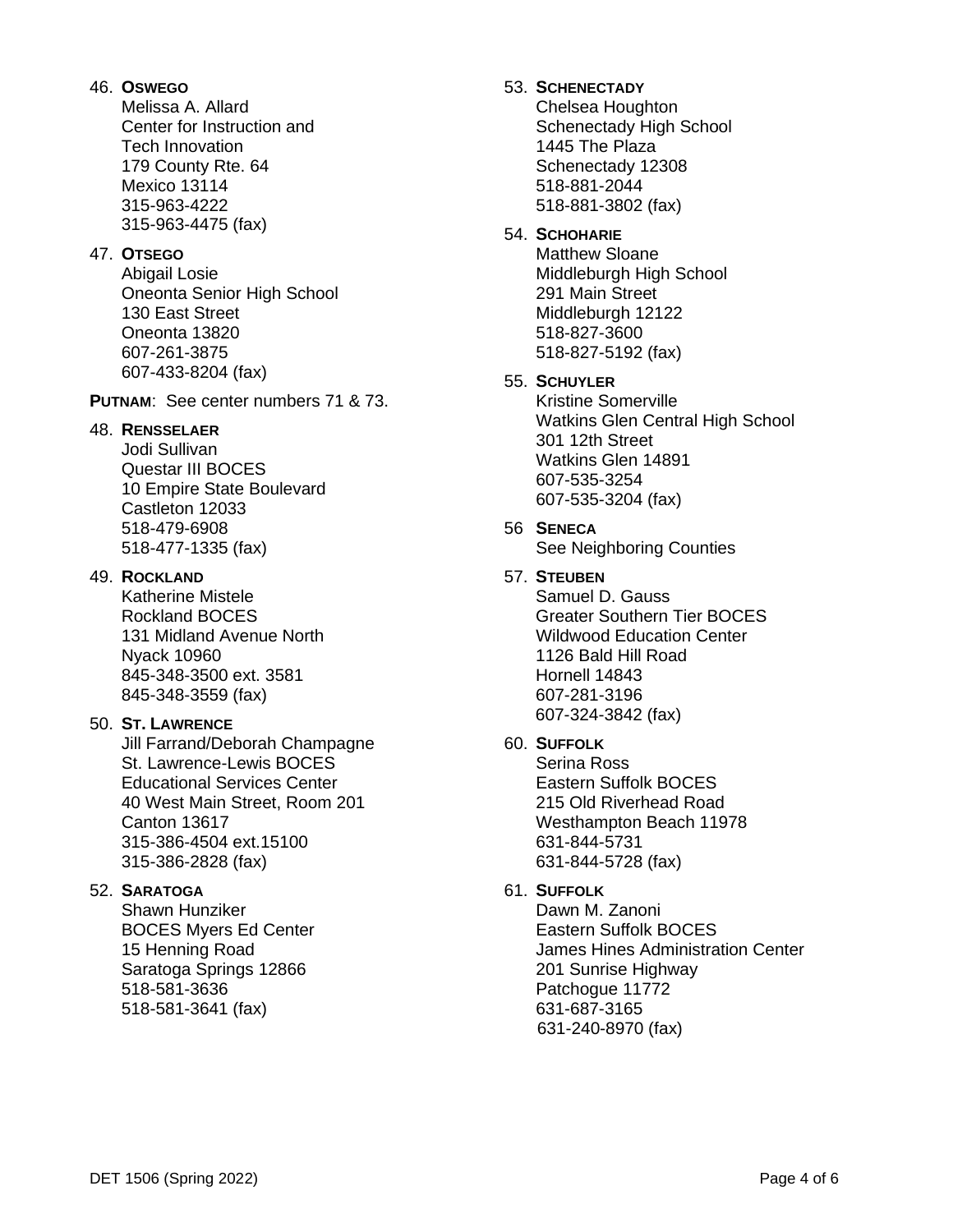#### 62. **SUFFOLK**

Nicole Carr Western Suffolk BOCES 31 Lee Avenue Wheatley Heights 11798 631-595-6810 631-623-4913 (fax)

#### 63. **SULLIVAN**

Robyn Boardman Monticello High School 39 Breakey Avenue Monticello 12701 845-794-8840 ext. 10928 845-794-8133 (fax)

### 64. **TIOGA**

Diane Tavelli Owego Free Academy 1 Sheldon Guile Boulevard Owego 13827 607-687-7301 607-687-6593 (fax)

#### 65. **TOMPKINS**

Nicole Eschler Tompkins-Seneca-Tioga BOCES 555 Warren Road Building A Ithaca 14850 607-257-1551 ext. 1004 607-257-2825 (fax)

#### 66. **ULSTER**

Shila Beck/Erin Rylewicz Ulster BOCES 175 Route 32 North New Paltz 12561 845-255-3040 845-255-7942 (fax)

### 67. **WARREN**

Caleb Martin North Warren Central School 6110 State Route 8 – Main Building Chestertown 12817 518-494-3015 ext. 702 518-494-2323 (fax)

#### 68. **WASHINGTON**

Caroline Goss Cambridge Junior-Senior High School 24 South Park Street Cambridge 12816 518-677-8527 ext. 1411 518-677-3031 (fax)

## 70. **WAYNE**

Chuck Loray Newark Senior High School 625 Peirson Avenue Newark 14513 315-332-3230 315-332-3275 (fax)

### 71**. PUTNAM –NORTH WESTCHESTER**

Joseph Mannozzi Putnam-North Westchester BOCES School Services Building 200 BOCES Drive Yorktown Heights 10598 914-248-2392 914-248-2419 (fax)

#### 72. **WESTCHESTER**

Jessica Walker Special Services 1606 Old Orchard Street White Plains 10604 914-948-7271 ext. 1204 914-948-7598 (fax)

73. **NORTH WESTCHESTER – PUTNAM** Vacant

#### 74. **WYOMING**

Denise L. Samardak Warsaw Middle High School 81 West Court Street Warsaw 14569 585-786-8000 ext. 2308 585-786-3193 (fax)

## 75. **YATES**

**-**

Melody Jefferson Dundee Junior-Senior High School 55 Water Street Dundee 14837 607-243-5533 ext. 7504 607-243-7917 (fax)